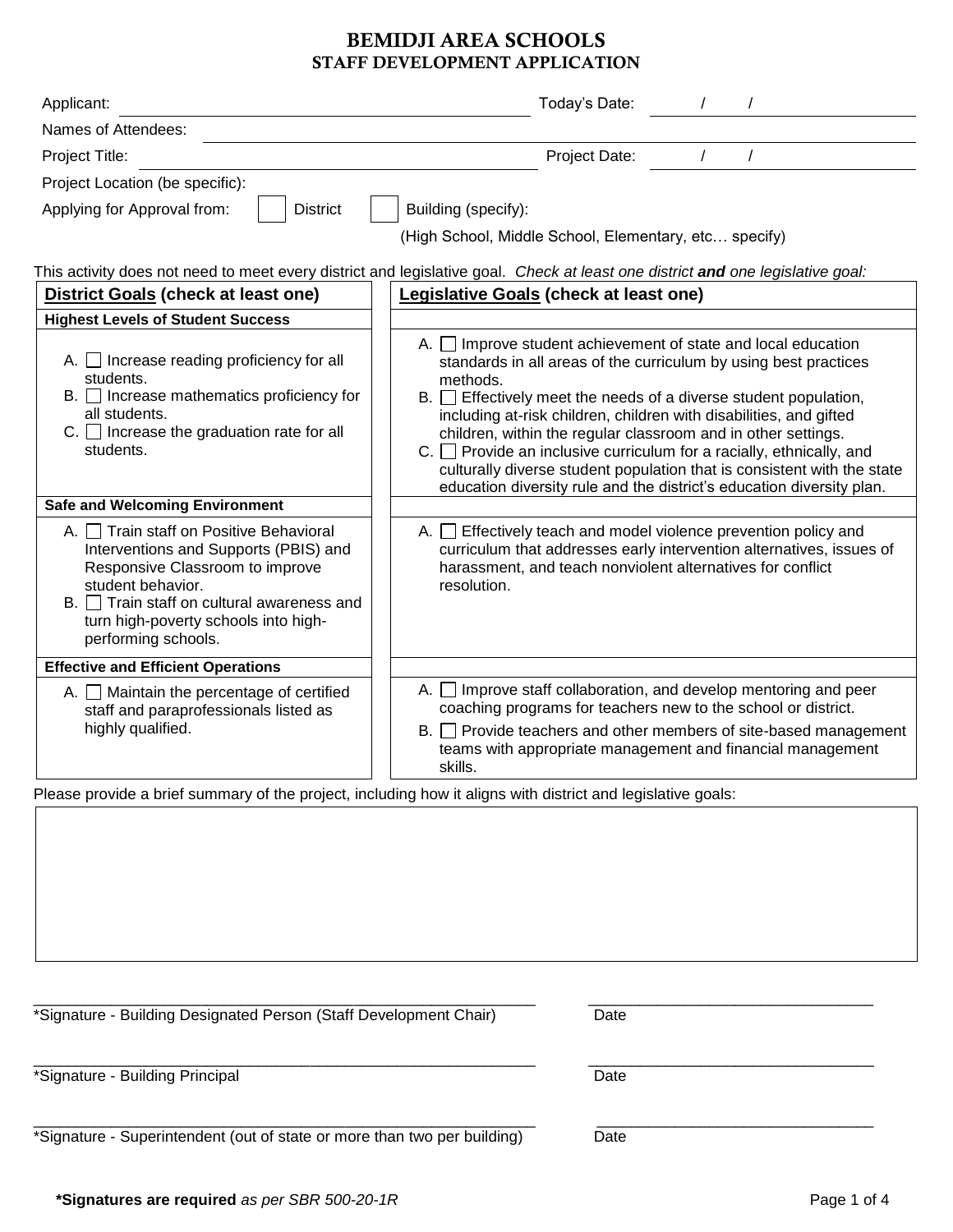|  |  |  |  |  |  |  | RUBRIC: Please write your responses to questions 1-6 in the spaces provided (questions 7-8, and the scoring is for committee use only). |  |
|--|--|--|--|--|--|--|-----------------------------------------------------------------------------------------------------------------------------------------|--|
|--|--|--|--|--|--|--|-----------------------------------------------------------------------------------------------------------------------------------------|--|

| <b>IMPACT</b>                                                                  | District-wide?                             | Department/grade<br>level impact at<br>multiple sites?                                       | Site-wide?      | Department/grade<br>level impact in<br>one site only? | Unacceptable?                        | <b>Score</b> |
|--------------------------------------------------------------------------------|--------------------------------------------|----------------------------------------------------------------------------------------------|-----------------|-------------------------------------------------------|--------------------------------------|--------------|
| 1. How many<br>staff/students<br>will benefit from<br>this activity?           |                                            |                                                                                              |                 |                                                       |                                      |              |
|                                                                                | 10                                         | $\,8\,$                                                                                      | 5               | $\overline{2}$                                        | $\mathsf{O}\xspace$                  |              |
| 2. How will<br>applicants share<br>training<br>information with<br>colleagues? |                                            |                                                                                              |                 |                                                       |                                      |              |
|                                                                                | 10                                         | $\,8\,$                                                                                      | $\overline{5}$  | $\overline{2}$                                        | $\pmb{0}$                            |              |
| <b>IMPACT</b>                                                                  | <b>Exceptional?</b>                        | <b>Meets</b><br>expectations?                                                                | Average?        | <b>Needs</b><br>improvement?                          | Unacceptable?                        | <b>Score</b> |
| 3. Why is there<br>a need for this<br>training?                                |                                            |                                                                                              |                 |                                                       |                                      |              |
|                                                                                | 10                                         | $\,8\,$                                                                                      | 5               | $\overline{2}$                                        | $\mathbf 0$                          |              |
| 4. List outcomes<br>and how they<br>will be achieved.                          |                                            |                                                                                              |                 |                                                       |                                      |              |
|                                                                                | 10                                         | $\,8\,$                                                                                      | $\sqrt{5}$      | $\overline{2}$                                        | $\mathsf{O}\xspace$                  |              |
| 5. How will<br>students be<br>impacted by this<br>activity?                    |                                            |                                                                                              |                 |                                                       |                                      |              |
|                                                                                | 10                                         | 8                                                                                            | 5               | 2                                                     | $\Omega$                             |              |
| 6. How will you<br>measure<br>student/staff<br>growth?                         |                                            |                                                                                              |                 |                                                       |                                      |              |
|                                                                                | 10                                         | $\,8\,$                                                                                      | $5\phantom{.0}$ | $\overline{2}$                                        | $\mathsf{O}\xspace$                  |              |
|                                                                                | (Questions 7-8 are for committee use only) |                                                                                              |                 |                                                       |                                      |              |
|                                                                                |                                            | 7. Activity clearly ties to Board goals (pg. 1) and articulates how it will accomplish them? |                 |                                                       |                                      |              |
|                                                                                | 10                                         | $\bf 8$                                                                                      | $\sqrt{5}$      | $\overline{2}$                                        | $\mathbf 0$                          |              |
| 8. Overall impression of proposal.                                             |                                            |                                                                                              |                 |                                                       |                                      |              |
|                                                                                | 10                                         | $\bf 8$                                                                                      | 5               | $\overline{2}$                                        | $\mathbf 0$                          |              |
|                                                                                |                                            |                                                                                              |                 |                                                       | <b>Total Points Earned out of 80</b> |              |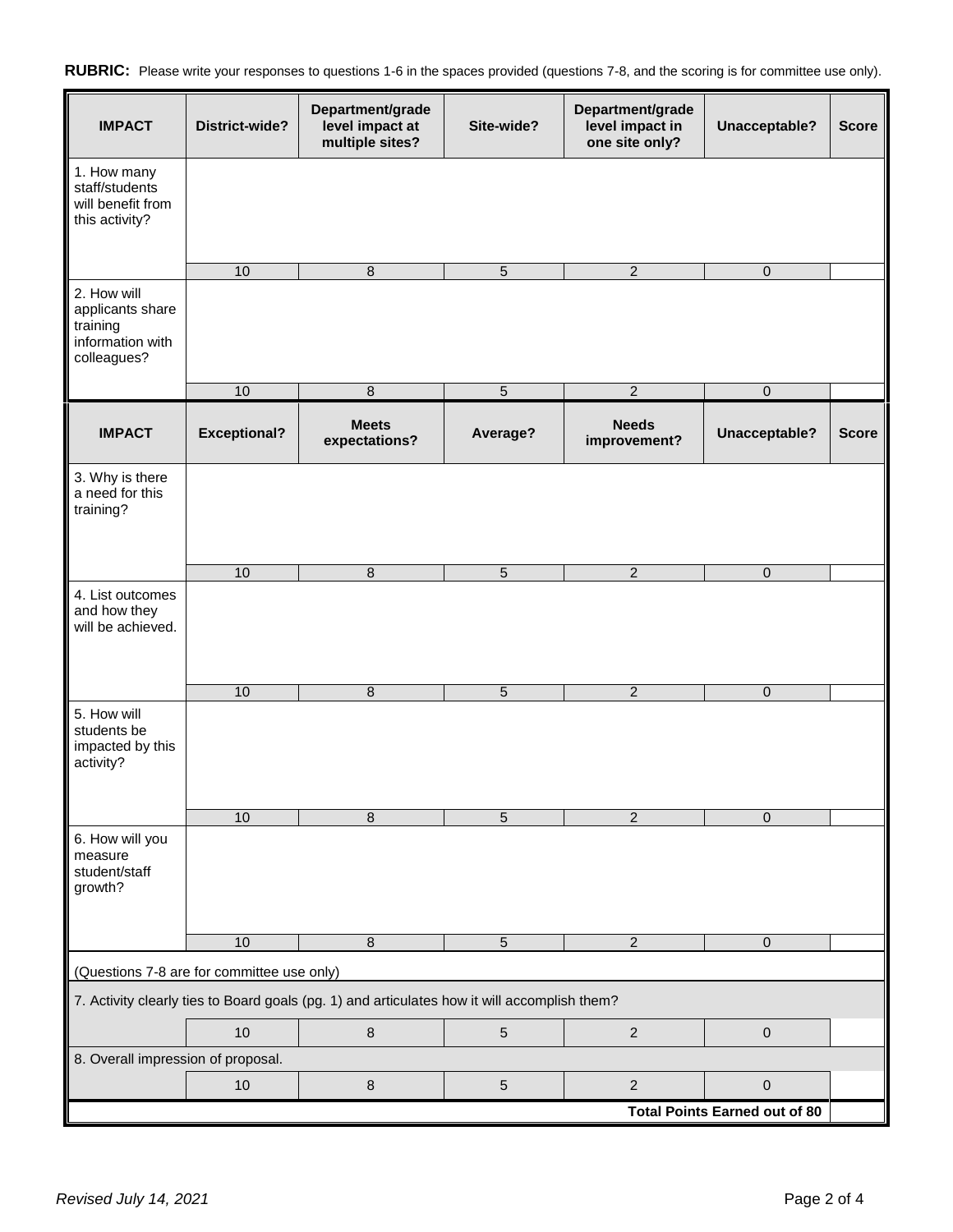Building **No. 2018** Title of Project **Title of Project** 

Project Date # of Staff Involved

Project Location (be specific): School Year 2020-2021 Virtual Professional Development only

## **PROJECT BUDGET**

*Include all expenses for which you expect reimbursement in the project budget.*

| 1.               |                                                                                                                        | <b>Substitute Teacher</b>                                     | Number of days                                                                                                                                                                                                                                                                                                                                  | $x $174.00/day =$ |  |  |  |                                                                                 |  |
|------------------|------------------------------------------------------------------------------------------------------------------------|---------------------------------------------------------------|-------------------------------------------------------------------------------------------------------------------------------------------------------------------------------------------------------------------------------------------------------------------------------------------------------------------------------------------------|-------------------|--|--|--|---------------------------------------------------------------------------------|--|
|                  | <b>Substitute</b><br>$\overline{2}$ .<br>Paraprofessional                                                              |                                                               | Instructional: Number of hours                                                                                                                                                                                                                                                                                                                  |                   |  |  |  | $x$ \$17.40/hour =                                                              |  |
|                  |                                                                                                                        |                                                               | Special Education: Number of hours                                                                                                                                                                                                                                                                                                              |                   |  |  |  | $x$ \$18.05/hour =                                                              |  |
| 3.               |                                                                                                                        | <b>Contract Services</b>                                      | Consultant fee or other contractual services =                                                                                                                                                                                                                                                                                                  |                   |  |  |  |                                                                                 |  |
|                  |                                                                                                                        |                                                               | (District employee - contact Human Resources)                                                                                                                                                                                                                                                                                                   |                   |  |  |  |                                                                                 |  |
| 4.               | <b>Curriculum Project</b><br>(Rate of pay includes<br>added costs for<br>employer contributions<br>to TRA, FICA, etc.) |                                                               | Hourly: Number of teacher hours<br>$x$ \$30.00/hr. + \$4.68 =<br>\$34.68/hr (put \$30.00 on actual pay authorization)<br>(contact Human<br><b>Contracted Paraprofessional Rate</b><br>Resources) x<br># hours $=$                                                                                                                               |                   |  |  |  |                                                                                 |  |
| $\overline{5}$ . | <b>Travel</b>                                                                                                          |                                                               |                                                                                                                                                                                                                                                                                                                                                 |                   |  |  |  | (Please refer to SBE 500-20-1R for all district travel policies and procedures) |  |
|                  | Transportation<br>$Plane =$<br>Α.<br>(need receipts)<br>Personal Vehicle = # miles N/A $\times$ \$0.56 per mile =      |                                                               |                                                                                                                                                                                                                                                                                                                                                 |                   |  |  |  |                                                                                 |  |
|                  | <b>B.</b>                                                                                                              | Hotel<br>(need receipts)                                      | # nights $N/A$ x rate $N/A$ =                                                                                                                                                                                                                                                                                                                   |                   |  |  |  |                                                                                 |  |
|                  | C.                                                                                                                     | Meals<br>Meals<br><b>Registration Fees</b><br>(need receipts) | Breakfast - \$7.00<br>(don't claim breakfast the day you leave district)<br>Lunch - \$8.00<br>(don't claim lunch for one-day meetings)<br>Dinner - \$14.00<br>(don't claim dinner when you arrive back before 7:00 PM)<br>Attach copy of check to reimbursement form (travel voucher)<br>Attach receipts to reimbursement form (travel voucher) |                   |  |  |  |                                                                                 |  |
|                  | D.                                                                                                                     | <b>Parking Fees</b><br>(need receipts)                        |                                                                                                                                                                                                                                                                                                                                                 |                   |  |  |  |                                                                                 |  |
|                  | E.                                                                                                                     | <b>Parking Fees</b><br>(need receipts)                        |                                                                                                                                                                                                                                                                                                                                                 |                   |  |  |  |                                                                                 |  |
|                  | F.                                                                                                                     | Other<br>(need receipts)                                      | List:                                                                                                                                                                                                                                                                                                                                           |                   |  |  |  |                                                                                 |  |
| 6.               |                                                                                                                        | <b>Other Expenditures</b>                                     | Need supply requisition approved in advance                                                                                                                                                                                                                                                                                                     |                   |  |  |  |                                                                                 |  |
| $\overline{7}$ . |                                                                                                                        | <b>In-Kind Funds</b>                                          | Less any matching funds from your building or other source                                                                                                                                                                                                                                                                                      |                   |  |  |  |                                                                                 |  |
|                  |                                                                                                                        |                                                               | <b>Total Project Budget</b>                                                                                                                                                                                                                                                                                                                     |                   |  |  |  |                                                                                 |  |

*Reimbursement cannot exceed the amount approved for this project. Submit green travel voucher with receipts to your building principal.*

| Approved                 | For Building Staff Development Committee Use Only | Disapproved |
|--------------------------|---------------------------------------------------|-------------|
| Comments:                |                                                   |             |
|                          |                                                   |             |
|                          |                                                   |             |
| Total Amount Approved \$ |                                                   | Initials    |

**Budget Amount**